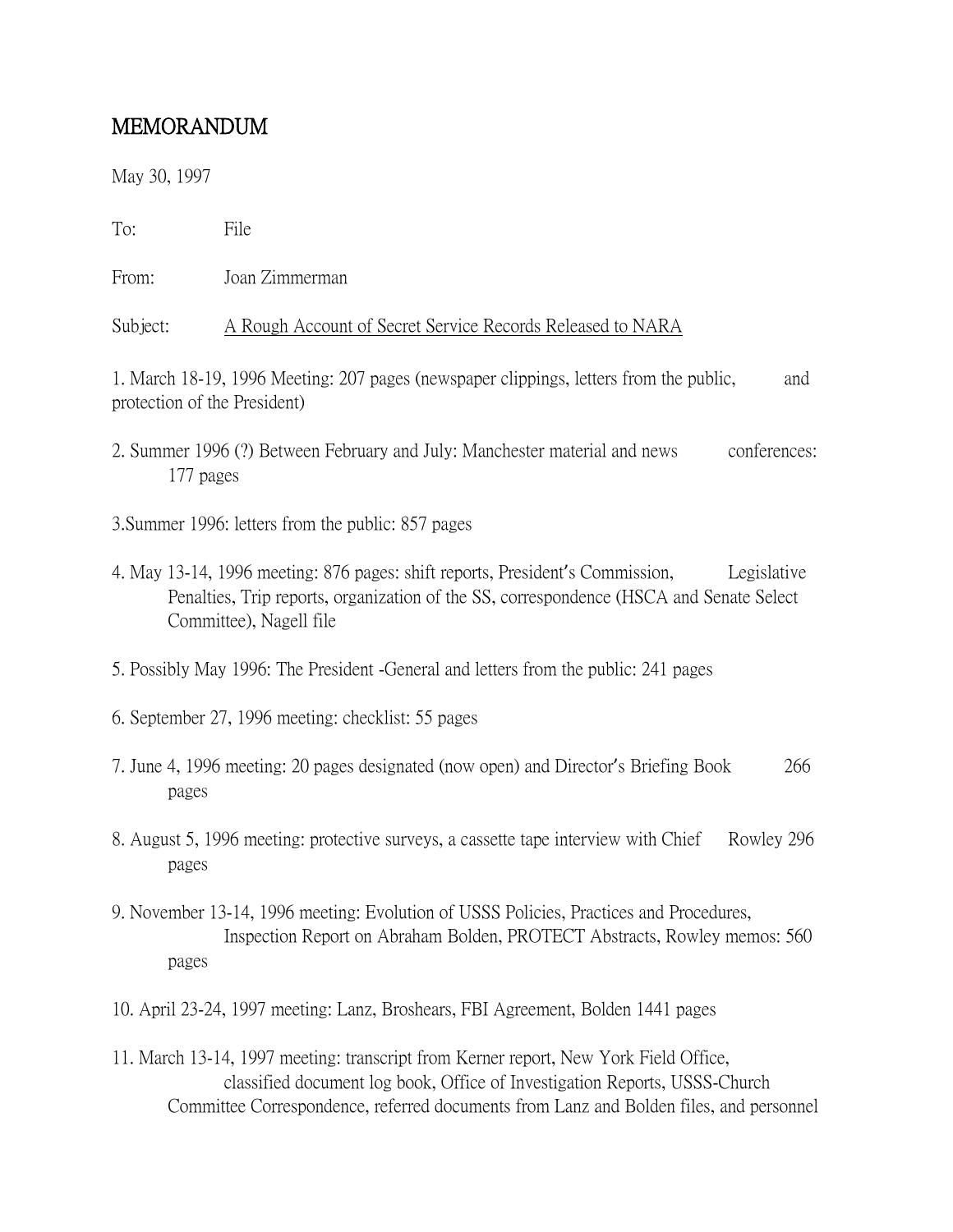files: 597 pages

- 12. March 7, 1997 DOJ documents stamped open :79 pages
- 13. May 23, 1997: USSS stamped open Warren Commission box of records at NARA (one gray archives box)
- 14. January 29, 1997 meeting: personnel files